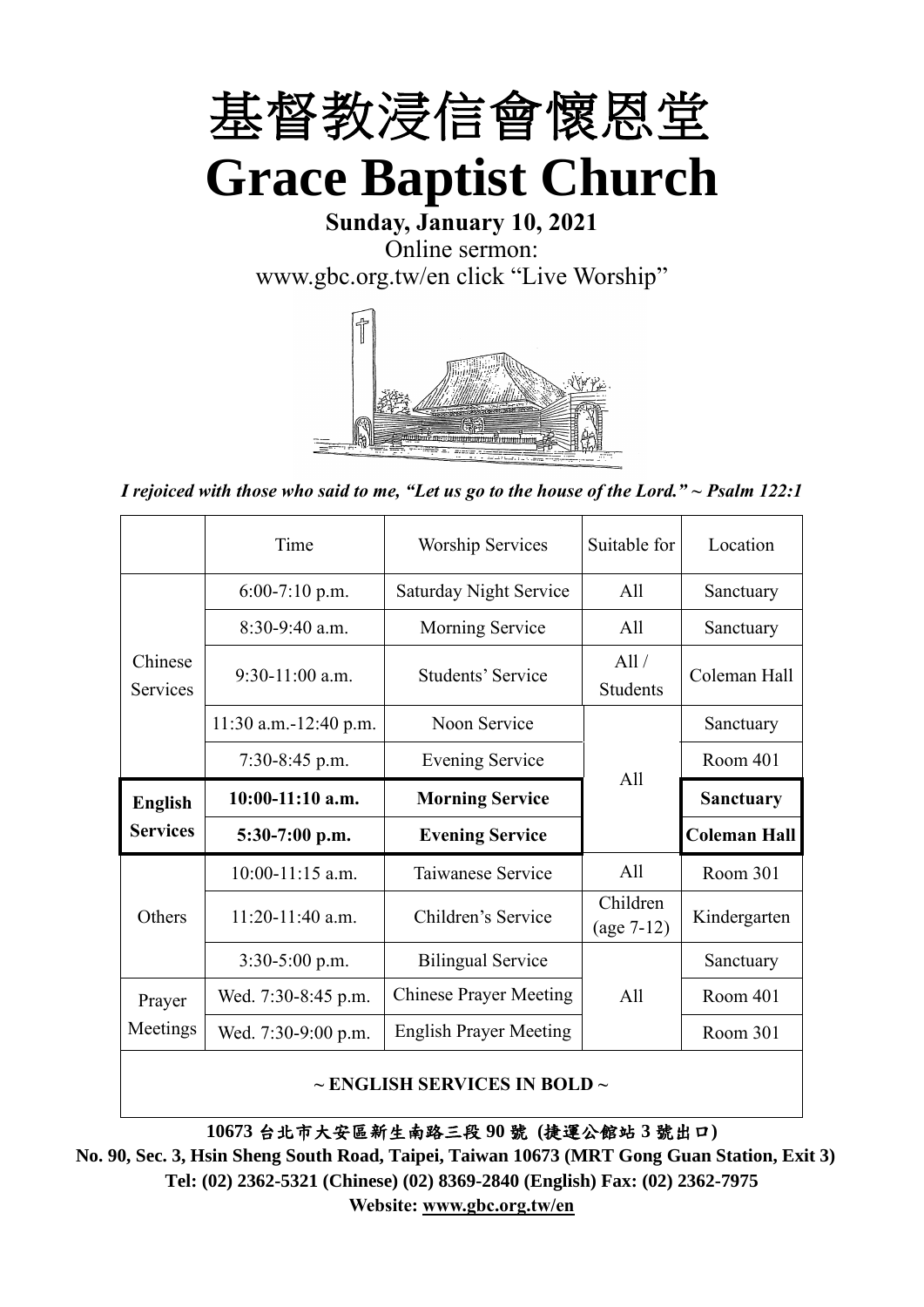#### **Welcome to Grace Baptist Church English Congregation. Thank you for choosing to worship with us and celebrate the glory of our Lord.**

|                                     | Morning Worship Service – 10:00 a.m.<br>Sunday, January 10, 2021 (Sanctuary) |                      |
|-------------------------------------|------------------------------------------------------------------------------|----------------------|
| Prelude                             |                                                                              | Serena Chang         |
| Greeting/Prayer                     |                                                                              | Cherrie Lim          |
| Worship through Music               | "Shout to the Lord"<br>"Unbroken Praise"                                     |                      |
| Pastoral Prayer                     |                                                                              | Pastor Nick Brideson |
| Worship through Music               | "Wonderful Merciful Savior"<br>"Joy of My Desire"                            | Cherrie Lim          |
| <b>Offertory Prayer</b>             |                                                                              | Ava Zamora           |
| Tithes and Offerings                |                                                                              |                      |
| Doxology                            |                                                                              |                      |
| Special Music                       | "The Gift of Love"                                                           | Choir                |
| Pray for Our Church (Announcements) |                                                                              | Michael Huang        |
| <b>Scripture Reading</b>            | Psalm $31:1-8$                                                               |                      |
| Message                             | Weathering the Blues                                                         | Pastor Nick Brideson |
| Response Song                       | "Still"                                                                      |                      |
| Benediction                         |                                                                              |                      |
| Welcome                             |                                                                              |                      |
| Closing Song                        | "As the Lord Is with Us"                                                     | Cherrie Lim          |
| Postlude                            |                                                                              | Serena Chang         |

Nursery care is available in the "Cry Room" at the back of the Sanctuary during the Morning Worship Service.

|                          | Evening Worship Service – 5:30 p.m.<br>Sunday, January 10, 2021 (Coleman Hall) |                             |
|--------------------------|--------------------------------------------------------------------------------|-----------------------------|
| Prelude                  |                                                                                | Joyce Pan                   |
| Prayer                   |                                                                                | Minister Keven Wang, Leader |
| Worship through Music    | "Give Me Jesus"                                                                |                             |
| Greeting                 |                                                                                | Michael Huang               |
| Pastoral Prayer          |                                                                                | Pastor Nick Brideson        |
| Worship through Music    | "Jesus Paid It All"                                                            | Minister Keven Wang, Leader |
|                          | "The House of God Forever"                                                     |                             |
|                          | "Yet Not I but through Christ in Me"                                           |                             |
| <b>Offertory Prayer</b>  |                                                                                | Vicky Kuo                   |
| Tithes and Offerings     |                                                                                |                             |
| Pray for Our Church      |                                                                                | Michael Huang               |
| <b>Scripture Reading</b> | Psalm $31:1-8$                                                                 |                             |
| Message                  | Weathering the Blues                                                           | Pastor Nick Brideson        |
| <b>Response Song</b>     | "Blessed Assurance"                                                            |                             |
| <b>Closing Prayer</b>    |                                                                                |                             |
| Welcome                  |                                                                                |                             |
| Closing Song             | "Yet Not I but through Christ in Me" Minister Keven Wang, Leader               |                             |
| Postlude                 |                                                                                | Joyce Pan                   |
|                          |                                                                                |                             |

#### **Our Vision Is to Spread the Gospel**

To achieve this, we aim:

- ⚫ To become a house of prayer
- Through prayer, to build the body of Christ
- ⚫ From the body, to do the work of mission in Taipei, Taiwan, and neighboring countries *"but you will receive power when the Holy Spirit has come upon you; and you shall be My witnesses both in Jerusalem, and in all Judea and Samaria, and even to the remotest part of the earth." -* Acts 1:8 (NASB)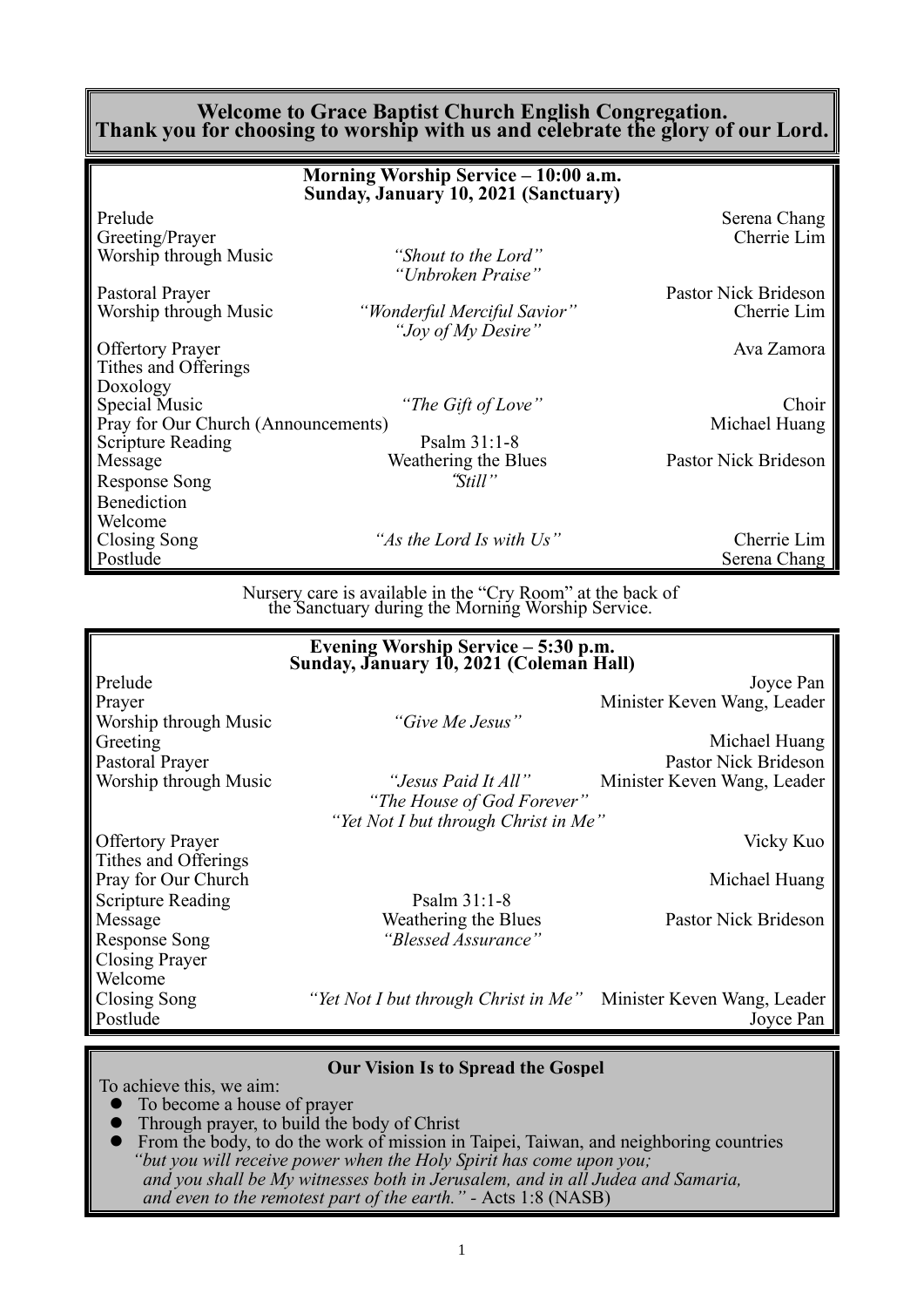# **Sermon Topic: Weathering the Blues Scripture: Psalm 31:1-8**

**Speaker: Pastor Nick Brideson January 10, 2021**

### **Scripture: Psalm 31:1-8 (NASB)**

- $\frac{1}{1}$  In You, O LORD, I have taken refuge; Let me never be ashamed;
- In Your righteousness deliver me.
- <sup>2</sup> Incline Your ear to me, rescue me quickly;
- Be to me a rock of strength,
- A stronghold to save me.
- <sup>3</sup> For You are my rock and my fortress;
- For Your name's sake You will lead me and guide me.
- <sup>4</sup> You will pull me out of the net which they have secretly laid for me,
- For You are my strength.
- <sup>5</sup> Into Your hand I commit my spirit;
- You have ransomed me, O LORD, God of truth.
- <sup>6</sup> I hate those who regard vain idols,
- But I trust in the LORD.
- 7 I will rejoice and be glad in Your lovingkindness, Because You have seen my affliction;
- You have known the troubles of my soul,
- <sup>8</sup> And You have not given me over into the hand of the enemy; You have set my feet in a large place.

#### **Notes:**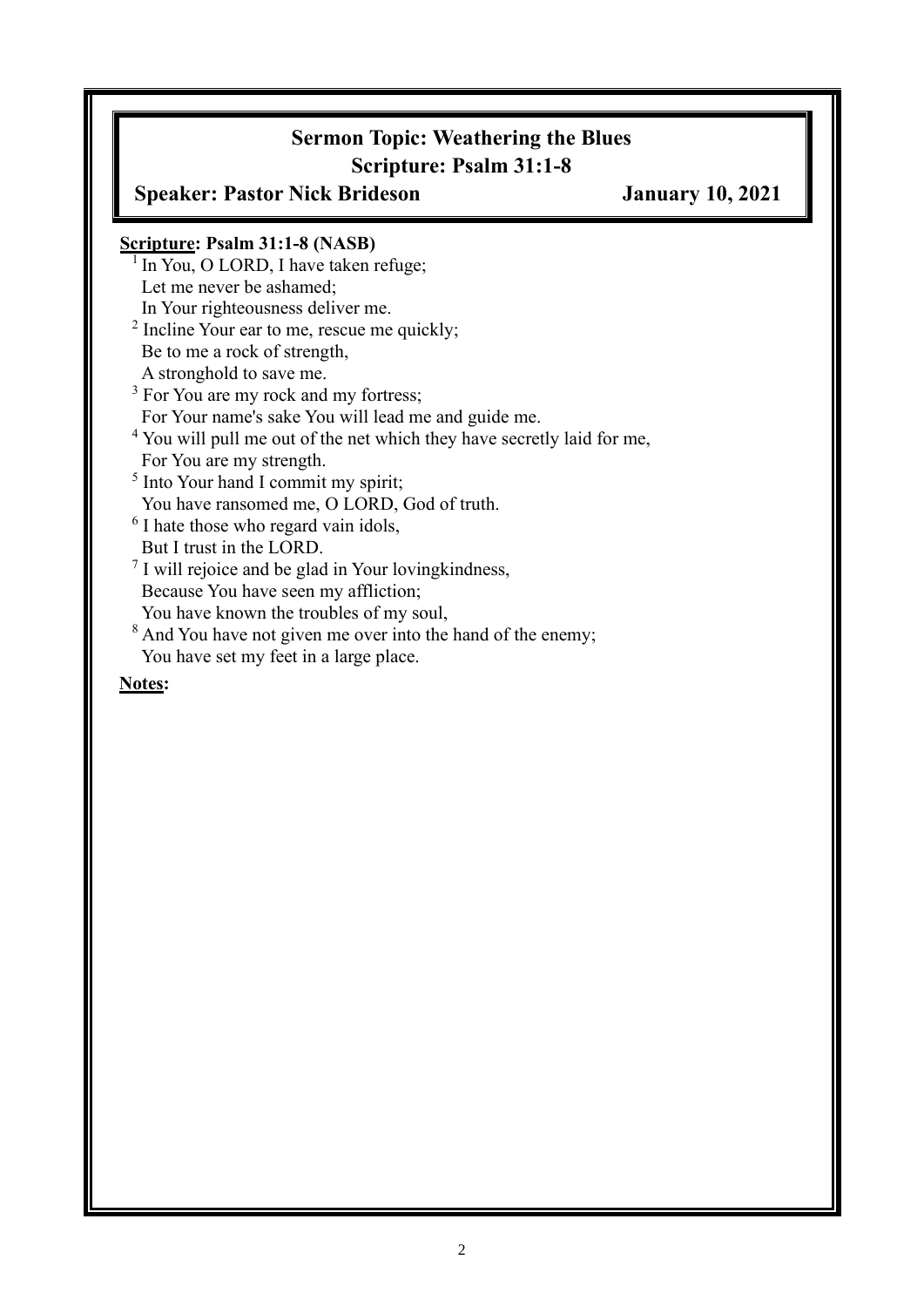### **Wednesday Night Prayer Meeting**

*"My house shall be called a house of prayer" (Matthew 21:13)* Let us be a church of prayer. Come and pray with brothers and sisters in Christ 7:30 - 9:00 p.m. every Wednesday in Room 301. Go directly to the physical Prayer Meeting or email Minister Priscilla (priscilla@gbc.org.tw) for how to join the Zoom Prayer Meeting. Email

prayer requests to Minister Priscilla.

Prayer Focus for this coming Wednesday:

| 1st Week                | 2nd Week               | 3rd Week        | 4th Week | 5th Week  |
|-------------------------|------------------------|-----------------|----------|-----------|
| Caring/Healing/Families | <b>Church Ministry</b> | <b>Missions</b> | The Lost | The World |

### **Bible Studies for Life 9 a.m. Class**

Bible Studies for Life is a very practical series for Christians on how to become more like JESUS. It also benefits people in teaching them what the Bible says on a variety of life topics and how to put this into practice through reading the scriptures, doing individual short daily study, and fellowshiping on Sundays to share and discuss. We are currently discussing "emotions" and how to deal with and express them in a healthy and biblical manner. This should be beneficial to all people.

The 9:00 a.m. class is open to anyone interested in learning more about JESUS, having fellowship with brothers & sisters, and sharing and praying together. **We meet every Sunday at 9:00 a.m. in the Mount of Olives Room. You are welcome to join us!"**

### **Young Adults Fellowship: Next Meeting on January 16**



Young Adults Fellowship is for young adults from the age of 20-35 to study God's Word and grow together. It meets *1 st and 3rd Saturdays from 4:30 to 6:00 p.m.* in WanFu 22 (next to GBC building). The next meeting is on *January 16.* Please join the Fellowship directly. Contact Minister Kevin Wang at kevin@gbc.org.tw if you need more information.

# **Offering Using Check or Credit Card**

(An announcement from GBC's Financial Committee)

#### **A. To give by check:**

- a. If the check is issued from countries other than Taiwan, please make it payable to "Grace Baptist Church".
- b. If the check is issued in Taiwan, please make it payable to "財團法人台北市基督教浸 信會懷恩堂"

or "基督教浸信會懷恩堂" (choose either title).

- c. If you make any correction to the check, please sign your name next to the correction.
- d. Put the check in a pink offertory envelope and put it into the offering bag during the service.

### **B. To give by credit card:**

- a. Credit Card Donation Forms are available at the front desk and the administration office.
- b. Please fill out the form and put it into the offering bag during the service. You do not need to use the offertory envelope.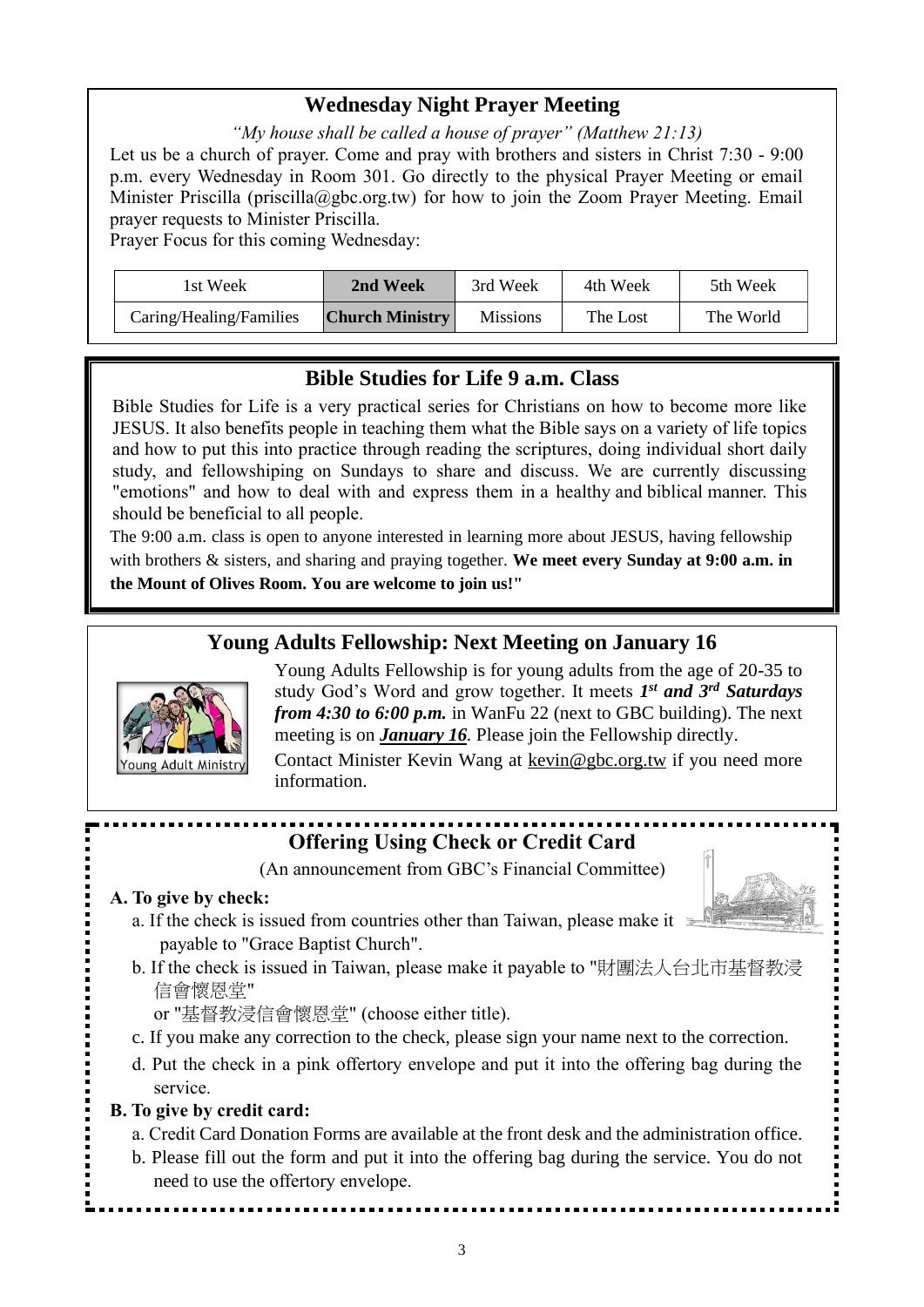# **Orphanage Ministry**

Our next visit: TODAY, January 10

Meet in Room 403 at 1:00 p.m. and leave GBC from the front door at 2:00 p.m. No training is required.

This ministry sends big brothers/sisters (GBC registered members) to an orphanage to help orphans build their relationship with God and guide the children to trust Christ as Lord and Savior in the future. The team visits the orphanage every 2nd and 4th Sunday.

### *Participants in this ministry must be registered members of GBC.*

# **Beginning the Christian Life**

We give thanks to God as we start a New Year! If you or your family or friends would like to start the new year by knowing more about God, GBC English Congregation offers the following classes for non-Christians and new Christians. Please take the great opportunity to make friends and learn by joining one of the classes. (Go to the class directly; no registration required.)

### ➢ **Alpha**:

This class is especially suited for non-Christians, but anyone who wants to know more about Christianity is welcome to attend. Please invite your non-Christian friends and family members to talk about the meaning of life. It meets on Sundays from 11:30 a.m. in the Calvary Room. (Take the stairs by the front desk,  $2.5<sup>th</sup>$  floor.)

### ➢ **Christianity 101**:

This class prepares participants for baptism by introducing them to the basics of Christianity. Candidates for baptism must complete this class before being baptized. It meets on Sundays from 11:30 a.m. to 12:30 p.m. in the Mount of Olives Room. (Take the stairs by the front desk,  $2.5<sup>th</sup>$  floor.)

# **Application for Yearly Parking Permit in 2021**

GBC members can apply for a yearly parking permit between now and mid-February. Application forms are available at the front desk and must be signed by a GBC minister or pastor before submission. When picking up your new parking permit, you will need to return your old parking permit and pay a NT\$ 200 fee at the front desk. (See details at the front desk.)



#### ➢ Wearing a mask inside GBC is *required.* People refusing to wear a mask or littering with masks will be fined by the government.



- ➢ Check temperature at the front door. (Enter through GBC front door. *Back door is for exit only*.) The gate from the coffee deck (next to the sushi restaurant) will be open for people leaving GBC immediately after the AM service.
- $\triangleright$  Wash hands frequently.
- $\triangleright$  See a doctor and stay home if you have a fever and cough.

# **COVID-19 Precaution**

- $\triangleright$  No buffet-style food in groups/meetings inside GBC. (Only lunch boxes or food in sealed packages. Drinks must be in individual containers.) Leaders of all meetings should keep an attendance record for at least one month in case it is needed.
- $\triangleright$  Fill out the seating form when joining a worship service. (Family members can sit together and fill out one form with one seat number to include all members.)
- $\triangleright$  Take your bulletin home or put it in boxes marked "Bulletin RECYLE".
- ➢ The government asks all people to not travel overseas. All people who arrive in Taiwan from overseas MUST self-quarantine for 14 days. During your quarantine, GBC welcomes you to join our worship via the Internet.

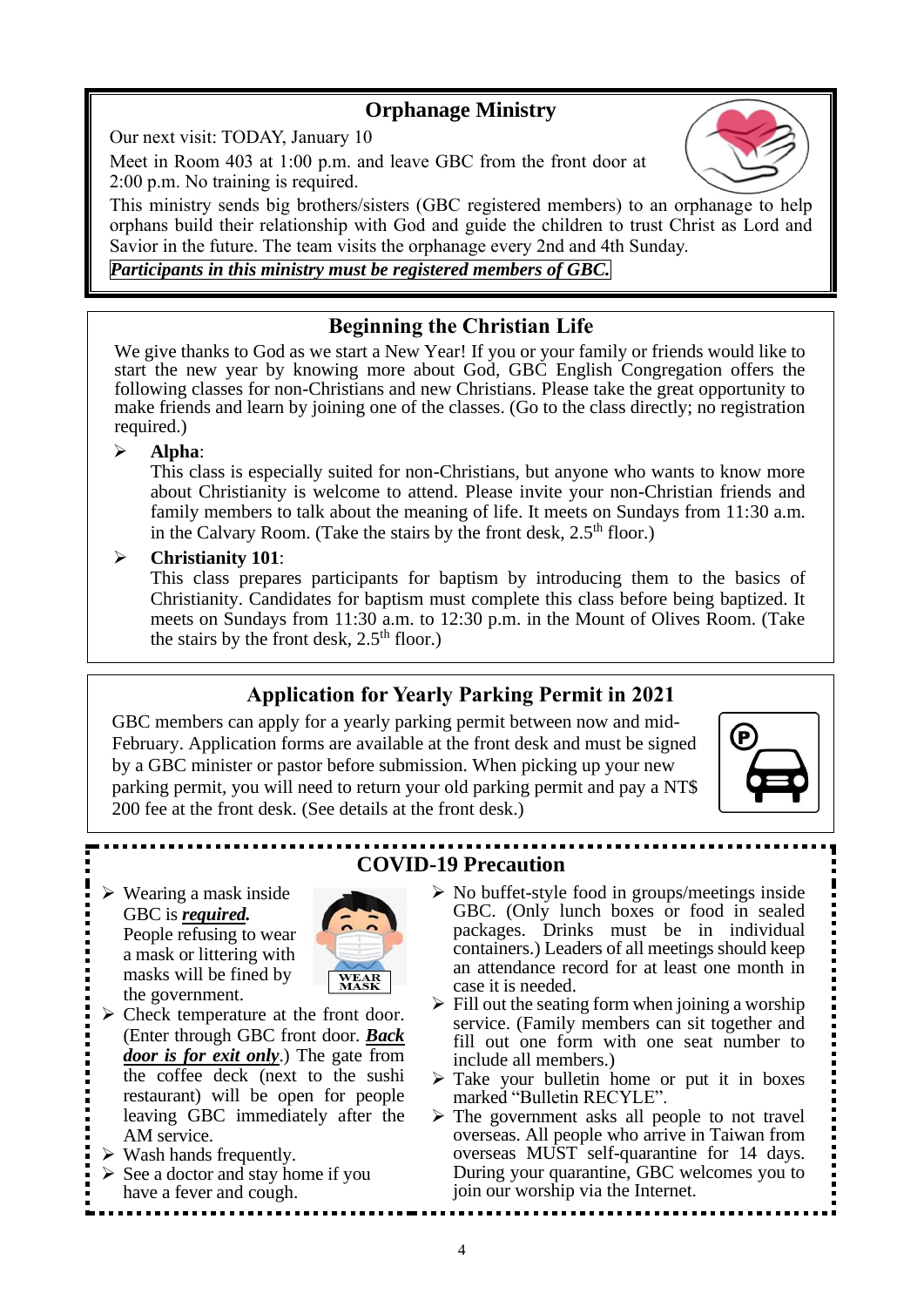### **Mabuhay Fellowship**



Today, January 10, at 2:00 p.m. in basement Room B05, the Mabuhay Fellowship will have a Bible study. All nationals who can speak Tagalog are welcome.

On Jan. 17 at 2 p.m., also in Basement Room B05, we will have worship through singing and an inspirational talk by Minister Kevin Wang on *"The Saving Presence of the Lord"*, based on Psalm 114. January birthday celebrations will follow Minister Kevin's talk. All are welcome.

The Mabuhay Fellowship comprises Filipinos aiming to share God's love and light through worship, prayer, Bible study, fellowship, gospel sharing, and ministry.

- Mailing Address (Personal Information) Changed? If you have moved to a new location, please provide us with your new mailing address so that GBC can send you such things as a birthday card and offering receipt. To update your mailing address (or your other personal data), please contact our secretary SueJenny Hsu at [suejenny@gbc.org.tw](mailto:suejenny@gbc.org.tw) or 2362-5321 ext 136.
- **Marriage-Related Services:** GBC provides marriage-related services (counseling on marriage problems/questions, pre-marital counseling…..) for registered members. Please contact SueJenny (suejenny@gbc.org.tw) to schedule the meetings if you need counseling.
- **Issues with Our Website:** Please follow the instructions listed on GBC website home page: https://www.gbc.org.tw/en
- Be Careful of Fake Emails: For details see GBC website home page[: https://www.gbc.org.tw/en](https://www.gbc.org.tw/en)
- **Evergreen Bilingual Fellowship:** Evergreen Fellowship meets every Saturday night from 6:00 to 8:00 p.m. in GBC Room 401. To join, please email: [wistlesliang@hotmail.com.](mailto:wistlesliang@hotmail.com)

| English Pastor: Nick Brideson                                                                                                                                                                                                                                                                                                                                                                                                                                                                                                                          |                                                                                                                                                                                                                                                                                                                                                                                                                               |                                                                                                                                                                                                                                                                                                                                                                                                                                                                                          |                                                                                                                                                                                                                                                                                                                                                                                  |                                                                                                                                                                                                                                                                                                                      |  |
|--------------------------------------------------------------------------------------------------------------------------------------------------------------------------------------------------------------------------------------------------------------------------------------------------------------------------------------------------------------------------------------------------------------------------------------------------------------------------------------------------------------------------------------------------------|-------------------------------------------------------------------------------------------------------------------------------------------------------------------------------------------------------------------------------------------------------------------------------------------------------------------------------------------------------------------------------------------------------------------------------|------------------------------------------------------------------------------------------------------------------------------------------------------------------------------------------------------------------------------------------------------------------------------------------------------------------------------------------------------------------------------------------------------------------------------------------------------------------------------------------|----------------------------------------------------------------------------------------------------------------------------------------------------------------------------------------------------------------------------------------------------------------------------------------------------------------------------------------------------------------------------------|----------------------------------------------------------------------------------------------------------------------------------------------------------------------------------------------------------------------------------------------------------------------------------------------------------------------|--|
|                                                                                                                                                                                                                                                                                                                                                                                                                                                                                                                                                        |                                                                                                                                                                                                                                                                                                                                                                                                                               |                                                                                                                                                                                                                                                                                                                                                                                                                                                                                          |                                                                                                                                                                                                                                                                                                                                                                                  |                                                                                                                                                                                                                                                                                                                      |  |
| <b>Pastor Nick Brideson</b>                                                                                                                                                                                                                                                                                                                                                                                                                                                                                                                            |                                                                                                                                                                                                                                                                                                                                                                                                                               | Minister Priscilla Liao                                                                                                                                                                                                                                                                                                                                                                                                                                                                  | Minister Kevin Wang                                                                                                                                                                                                                                                                                                                                                              |                                                                                                                                                                                                                                                                                                                      |  |
| <b>Adult Education</b><br>/Mission                                                                                                                                                                                                                                                                                                                                                                                                                                                                                                                     | AM Worship                                                                                                                                                                                                                                                                                                                                                                                                                    | Children's<br>Education/Caring                                                                                                                                                                                                                                                                                                                                                                                                                                                           | PM Worship                                                                                                                                                                                                                                                                                                                                                                       | Youth/Fellowship                                                                                                                                                                                                                                                                                                     |  |
| <b>Adult Education</b><br>Nick Brideson<br>nick@gbc.org.tw<br><b>Foreign Mission:</b><br><b>Medical/Dental Team</b><br>Armand Lim<br>rmanlim@yahoo.com<br><b>VBS</b> Team<br>Priscilla Liao<br>priscilla@gbc.org.tw<br><b>Taiwan Mission:</b><br><b>TaiTung Team</b><br>Cherrie Gow Lim<br>cvgow@yahoo.com<br><b>Orphanage Ministry</b><br>Julie Chen<br>yuling0914@gmail.com<br><b>NTU Friday English</b><br><b>Conversation Group</b><br>Roy Treurnicht<br>roytreur@gmail.com<br><b>Ethiopian Students Group</b><br>Abex Tesfaye<br>abex98@gmail.com | <b>Morning Music</b><br>Cherrie Gow Lim<br>cvgow@yahoo.com<br><b>Morning Greeters</b><br>Chien Ferng<br>cferng@gmail.com<br><b>Adult Choir</b><br><b>Hand Bell Choir</b><br>Juliet Jao<br>lenyinjao@gmail.com<br><b>Hallel Singers</b><br>Cherrie Gow Lim<br>cvgow@yahoo.com<br><b>Morning Fellowship Tea</b><br>Yuri Shih<br>yuchen phone@hotmail.com<br><b>Morning Multimedia</b><br>Vicky Lin<br>gbcmorningmedia@gmail.com | <b>Cryroom Children's</b><br><b>Care Ministry</b><br>Abby Tu<br>abbbytu@gmail.com<br><b>AWANA Preschool</b><br>Joanna Peng<br>Joanna1285@hotmail.com<br><b>AWANA Spark Group</b><br>Crystal Turner<br>elisayeh@yahoo.com<br><b>AWANA T&amp;T Group</b><br>Ming Lai<br>minglai88@gmail.com<br><b>Prayer Ministry</b><br>Priscilla Liao<br>priscilla@gbc.org.tw<br><b>Hospital Visitation</b><br>Amanda Lou<br>lou.amanda@gmail.com<br><b>Small Groups</b><br>Women<br>General<br>Ministry | <b>Evening Music Team</b><br>Alex Chen<br>gbceworshipteam@gmail.com<br><b>Evening Greeters</b><br>Vicky Kuo<br>asiaglobe999@gmail.com<br><b>Evening Multimedia</b><br>Jusak Tandean<br>itandean@yahoo.com<br><b>Evening Tea / Baptism</b><br><b>Celebration Fellowship</b><br>Michelle Cheng<br>yealincheng@yahoo.com<br><b>Baptism Support</b><br>Aline Kao<br>aline@gbc.org.tw | <b>Trinity Youth</b><br>(Grade 7 and<br>above)<br>Grant & Kirsten<br><b>Burgess</b><br>grantburgess@live.co.za<br><b>Mabuhay Fellowship</b><br>Ava Zamora<br>avazam@yahoo.com<br><b>Young Adults</b><br>Fellowship<br>Kevin Wang<br>kevin@gbc.org.tw<br><b>Small Groups</b><br>Youth<br><b>Students</b><br>Parenting |  |
| <b>Secretarial staff</b>                                                                                                                                                                                                                                                                                                                                                                                                                                                                                                                               |                                                                                                                                                                                                                                                                                                                                                                                                                               | Deacon                                                                                                                                                                                                                                                                                                                                                                                                                                                                                   | <b>Alternate Deacon</b>                                                                                                                                                                                                                                                                                                                                                          |                                                                                                                                                                                                                                                                                                                      |  |
| Stella Chen (part-time)<br>SueJenny Hsu<br>suejenny@gbc.org.tw<br>stella@gbc.org.tw                                                                                                                                                                                                                                                                                                                                                                                                                                                                    |                                                                                                                                                                                                                                                                                                                                                                                                                               |                                                                                                                                                                                                                                                                                                                                                                                                                                                                                          | Michael Huang<br>Armand Lim<br>mhuang500@yahoo.com<br>rmanlim@yahoo.com                                                                                                                                                                                                                                                                                                          |                                                                                                                                                                                                                                                                                                                      |  |

# **English Congregation Leaders**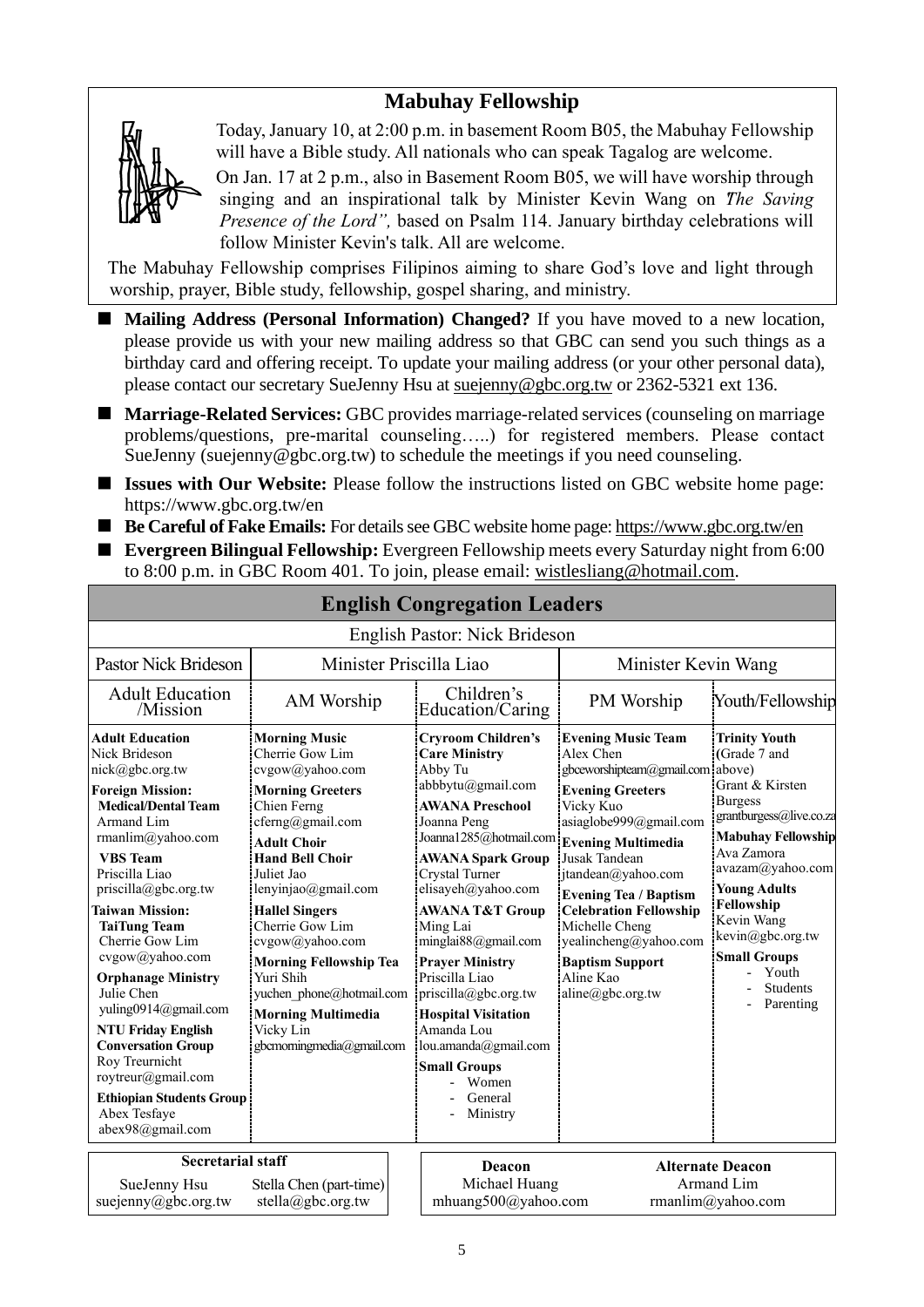|                                 |                                                  |  | <b>★★ Sunday School Information – Join a class directly ★★</b>                                                        |                                                                                      |                                                           |  |
|---------------------------------|--------------------------------------------------|--|-----------------------------------------------------------------------------------------------------------------------|--------------------------------------------------------------------------------------|-----------------------------------------------------------|--|
| <b>Class</b>                    |                                                  |  | Time & Room                                                                                                           |                                                                                      |                                                           |  |
| <b>Beginning Christian Life</b> |                                                  |  | <b>NOTE:</b> To go to either the Calvary or Mount of Olives<br>rooms, take the stairs by the front desk, 2.5th floor. |                                                                                      |                                                           |  |
| Alpha – New and non-Christians  |                                                  |  | 11:30 a.m.                                                                                                            | <b>Calvary Room</b>                                                                  |                                                           |  |
|                                 | Christianity 101 - required for baptism          |  | 11:30 a.m.                                                                                                            | Mount of Olives                                                                      |                                                           |  |
| <b>Maturing Christians</b>      |                                                  |  |                                                                                                                       |                                                                                      |                                                           |  |
|                                 |                                                  |  | Mount of Olives Room<br>9:00 a.m.                                                                                     |                                                                                      |                                                           |  |
| <b>Bible Studies for Life</b>   |                                                  |  | 11:30 a.m.                                                                                                            | 5 classes:<br>Room B03 - in Bahasa<br>Room B04<br>Room B05<br>WanFu 22A<br>WanFu 22C |                                                           |  |
|                                 |                                                  |  | $2:30$ p.m.                                                                                                           | Room 306                                                                             |                                                           |  |
|                                 | <b>Youth: Grade 7 and above</b>                  |  | $4:00$ p.m.                                                                                                           | Room 305                                                                             |                                                           |  |
| <b>Bible Studies for Life</b>   |                                                  |  | 11:30 a.m.                                                                                                            | Room 405                                                                             |                                                           |  |
| <b>Children</b>                 |                                                  |  |                                                                                                                       |                                                                                      |                                                           |  |
|                                 | Nursery - Age 3 and under                        |  | 11:20 a.m. $-12:50$ p.m.                                                                                              | Kindergarten                                                                         |                                                           |  |
| Preschool - Age 3 to 5          |                                                  |  | 11:40 a.m. $-12:40$ p.m.                                                                                              | Room 403                                                                             |                                                           |  |
|                                 | AWANA - Kindergarten $(\pm \text{H})$ to Grade 6 |  | $11:30$ a.m. $-1:00$ p.m.                                                                                             | Rooms 401 / 404                                                                      |                                                           |  |
|                                 |                                                  |  | <b>★★ Fellowships - Join a fellowship directly ★★</b>                                                                 |                                                                                      |                                                           |  |
|                                 | Fellowship                                       |  | <b>Time</b>                                                                                                           |                                                                                      | <b>Location</b>                                           |  |
| Mabuhay                         |                                                  |  | Sundays; $2:00 - 4:00$ p.m.                                                                                           |                                                                                      | <b>B05</b>                                                |  |
|                                 | Young Adults (20 - 35 y.o.)                      |  | $1^{st}$ & $3^{rd}$ Saturdays; 4:30 p.m. to 6:00 p.m.                                                                 |                                                                                      | WanFu 22                                                  |  |
|                                 |                                                  |  | $\star\star$ Small Groups – Contact the leader to join $\star\star$                                                   |                                                                                      |                                                           |  |
| Type                            | <b>Name</b>                                      |  | Day/Time                                                                                                              | <b>Location/Contact Emails</b>                                                       |                                                           |  |
|                                 | NTU Friday English<br><b>Conversation Group</b>  |  | Friday<br>$12:20 - 1:10$ pm                                                                                           |                                                                                      | NTU<br>roytreur@gmail.com                                 |  |
| Students                        | <b>International Students Group</b>              |  | Friday<br>$7:30 - 9:00 \text{ pm}$                                                                                    | WanFu 22A<br>cesaledro57@gmail.com                                                   |                                                           |  |
| Language/                       | Ethiopian Students Group                         |  | Thursday                                                                                                              | Room 307                                                                             |                                                           |  |
| Nationality<br>Parenting        | <b>Parenting Group</b>                           |  | $4:00 - 5:30$ p.m.<br>2 <sup>nă</sup> & 4 <sup>m</sup> Sunday                                                         | abex98@gmail.com<br>GBC Room 402                                                     |                                                           |  |
|                                 |                                                  |  | $11:30$ am $-12:30$ pm<br>Sunday                                                                                      | rod_syverson@hotmail.com<br><b>GBC</b> Mount of Olives Room                          |                                                           |  |
|                                 | Salt & Light                                     |  | $1:30 - 3:00 \text{ pm}$                                                                                              |                                                                                      | paulhan2908@gmail.com                                     |  |
|                                 | <b>Bilingual Interpretation Group</b>            |  | Sunday<br>$3:00 - 5:00$ pm                                                                                            |                                                                                      | <b>GBC Room 303</b><br>$cfindler(a)$ yahoo.com            |  |
|                                 | Crown of Beauty                                  |  | Saturday<br>$2:00 - 4:00$ pm                                                                                          |                                                                                      | <b>GBC Mount of Olives Room</b><br>clemence4261@gmail.com |  |
| General                         | Thursday Night Bible<br><b>Study Group</b>       |  | Thursday<br>$7:30 - 9:00$ pm                                                                                          |                                                                                      | GBC Room 301<br>rod syverson@hotmail.com                  |  |
|                                 | NanGang Bible                                    |  | Friday                                                                                                                |                                                                                      | <b>NanGang</b>                                            |  |
|                                 | <b>Study Group</b><br>YungHe Bible Study Group   |  | $7:00-9:30$ pm<br>Friday                                                                                              |                                                                                      | sagitamaria@gmail.com<br>YungHe                           |  |
|                                 | HsinChu Bible Study Group                        |  | $7:00 - 8:30$ pm<br>Friday                                                                                            | yedukondaluster@gmail.com<br>HsinChu                                                 |                                                           |  |
|                                 |                                                  |  | $7:30 - 8:45$ pm<br>Thursday                                                                                          |                                                                                      | rmanlim@yahoo.com<br>Near GBC                             |  |
| Ministry                        | <b>Hospital Visitation Group</b>                 |  | $1:30 - 2:30$ pm                                                                                                      | lou. amanda@gmail.com                                                                |                                                           |  |
|                                 |                                                  |  | If you are interested in starting a new group,<br>please contact Minister Priscilla Liao at priscilla@gbc.org.tw.     |                                                                                      |                                                           |  |